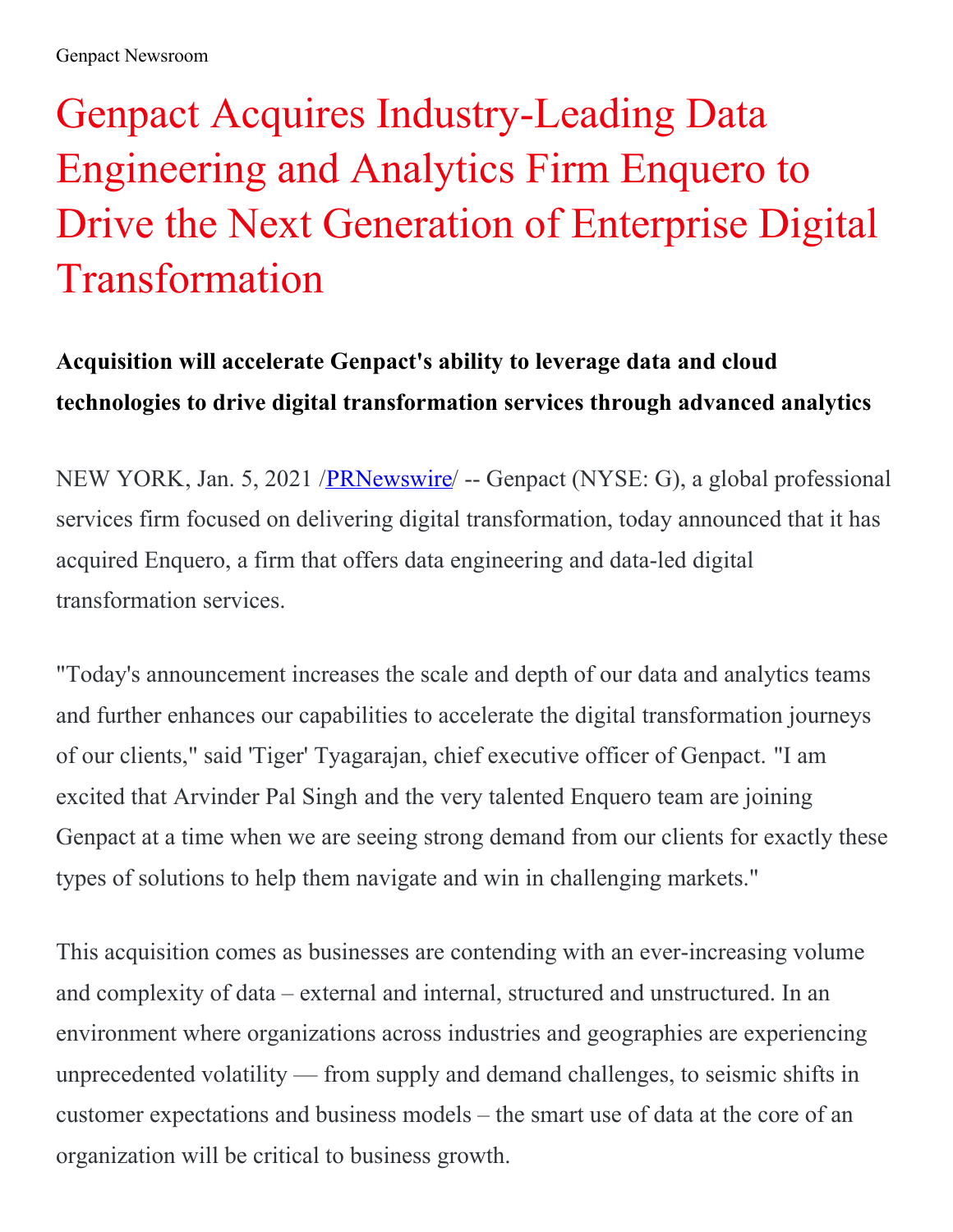With notable strengths in industries such as high tech and consumer goods, Enquero extends Genpact's strong foundation of existing capabilities in delivering end-to-end transformation to enterprise clients. These capabilities make the acquisition of Enquero especially timely as many businesses are looking to harness data, cloud technologies, and analytics to drive growth and be more resilient, agile, and connected.

"Enquero enables our clients' strategies to succeed through orchestrating data, process, and technology in a connected digital ecosystem. We started Enquero in 2014 in Silicon Valley to help organizations better leverage data and cloud technologies," said Enquero Chief Executive Officer Arvinder Pal Singh . "Joining Genpact is the logical next step for us. Genpact's domain, process and technology leadership, global footprint, scale, and extensive client base will help both Genpact and Enquero, as a combined force, scale our solutions to transform even more organizations."

Singh will continue to lead the business, which will be rebranded Enquero, a Genpact company, and all Enquero employees will join Genpact.

Terms of the transaction were not disclosed. True Blue Partners was the exclusive financial advisor to Enquero on this transaction.

For more information, please visit [www.genpact.com](https://c212.net/c/link/?t=0&l=en&o=3025802-1&h=3807180882&u=http%3A%2F%2Fwww.genpact.com%2F&a=www.genpact.com) and [www.enquero.com](https://c212.net/c/link/?t=0&l=en&o=3025802-1&h=50613605&u=http%3A%2F%2Fwww.enquero.com%2F&a=www.enquero.com).

#### About Enquero

Founded in April 2014 and headquartered in Milpitas, California, Enquero is a global technology solutions company that builds platforms around data, design, and digital experiences. It offers digital engineering, data engineering and analytics, consulting and architecture, and enterprise apps solutions to enterprise clients around the world.

### About Genpact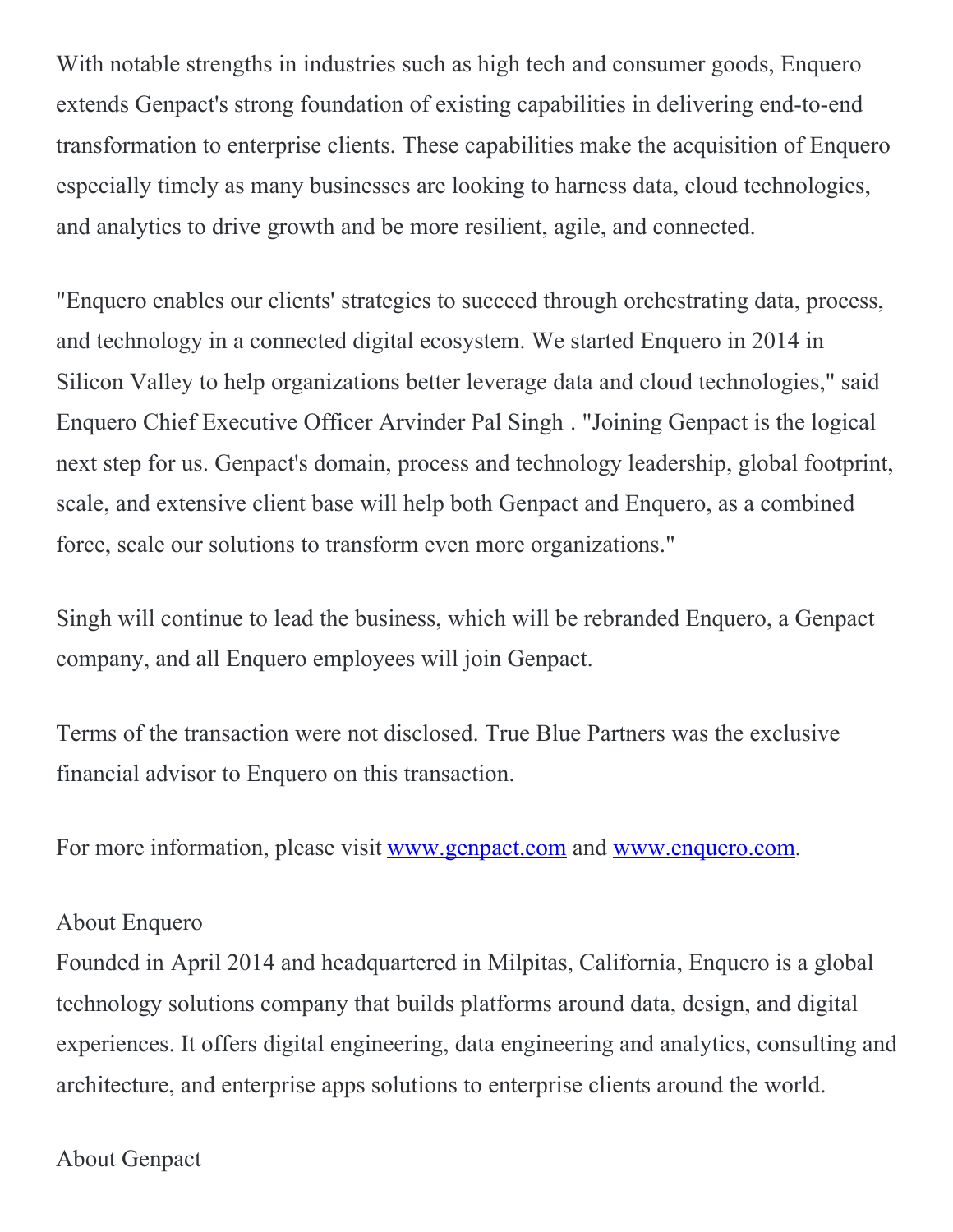Genpact (NYSE: G) is a global professional services firm that makes business transformation real. We drive digital-led innovation and digitally-enabled intelligent operations for our clients, guided by our experience running thousands of processes primarily for Global Fortune 500 companies. We think with design, dream in digital, and solve problems with data and analytics. Combining our expertise in end-to-end operations and our AI-based platform, Genpact Cora, we focus on the details – all 90,000+ of us. From New York to New Delhi and more than 30 countries in between, we connect every dot, reimagine every process, and reinvent companies' ways of working. We know that reimagining each step from start to finish creates better business outcomes. Whatever it is, we'll be there with you – accelerating digital transformation to create bold, lasting results – because [transformation](https://c212.net/c/link/?t=0&l=en&o=3025802-1&h=3139608260&u=https%3A%2F%2Fwww.genpact.com%2F&a=transformation+happens+here) happens here. Get to know us at [Genpact.com](https://c212.net/c/link/?t=0&l=en&o=3025802-1&h=221164664&u=https%3A%2F%2Fwww.genpact.com%2F&a=Genpact.com) and on [LinkedIn](https://c212.net/c/link/?t=0&l=en&o=3025802-1&h=2663506126&u=http%3A%2F%2Fwww.linkedin.com%2Fcompany%2F210064%3Ftrk%3Dtyah&a=LinkedIn), [Twitter](https://c212.net/c/link/?t=0&l=en&o=3025802-1&h=1845182720&u=https%3A%2F%2Ftwitter.com%2Fgenpact&a=Twitter), [YouTube](https://c212.net/c/link/?t=0&l=en&o=3025802-1&h=3972876241&u=https%3A%2F%2Fwww.youtube.com%2Fuser%2FGenpactLtd&a=YouTube), and [Facebook](https://c212.net/c/link/?t=0&l=en&o=3025802-1&h=3723397448&u=http%3A%2F%2Fwww.facebook.com%2Fpages%2FGenpact%2F105635026136729&a=Facebook).

#### Safe Harbor

This press release contains certain statements concerning Genpact's future expectations, plans and prospects that constitute forward-looking statements, as defined in the safe harbor provisions of the U.S. Private Securities Litigation Reform Act of 1995. In some cases, you can identify these statements by forward-looking terms such as "expect," "anticipate," "intend," "plan," "believe," "could," "may," "shall," "will," "would" and variations of such words and similar expressions, or the negative of such words or similar expressions. These statements involve a number of risks, uncertainties and other factors that could cause actual results to differ materially from those in such forward-looking statements. These risks, uncertainties and other factors include but are not limited to the accuracy of our assumptions about trends in our market, our ability to successfully consummate or integrate strategic acquisitions, our ability to achieve expected benefits from strategic acquisitions, our ability to manage growth, our ability to implement and derive revenues from new service offerings, as well as other risks detailed in our reports filed with the U.S. Securities and Exchange Commission,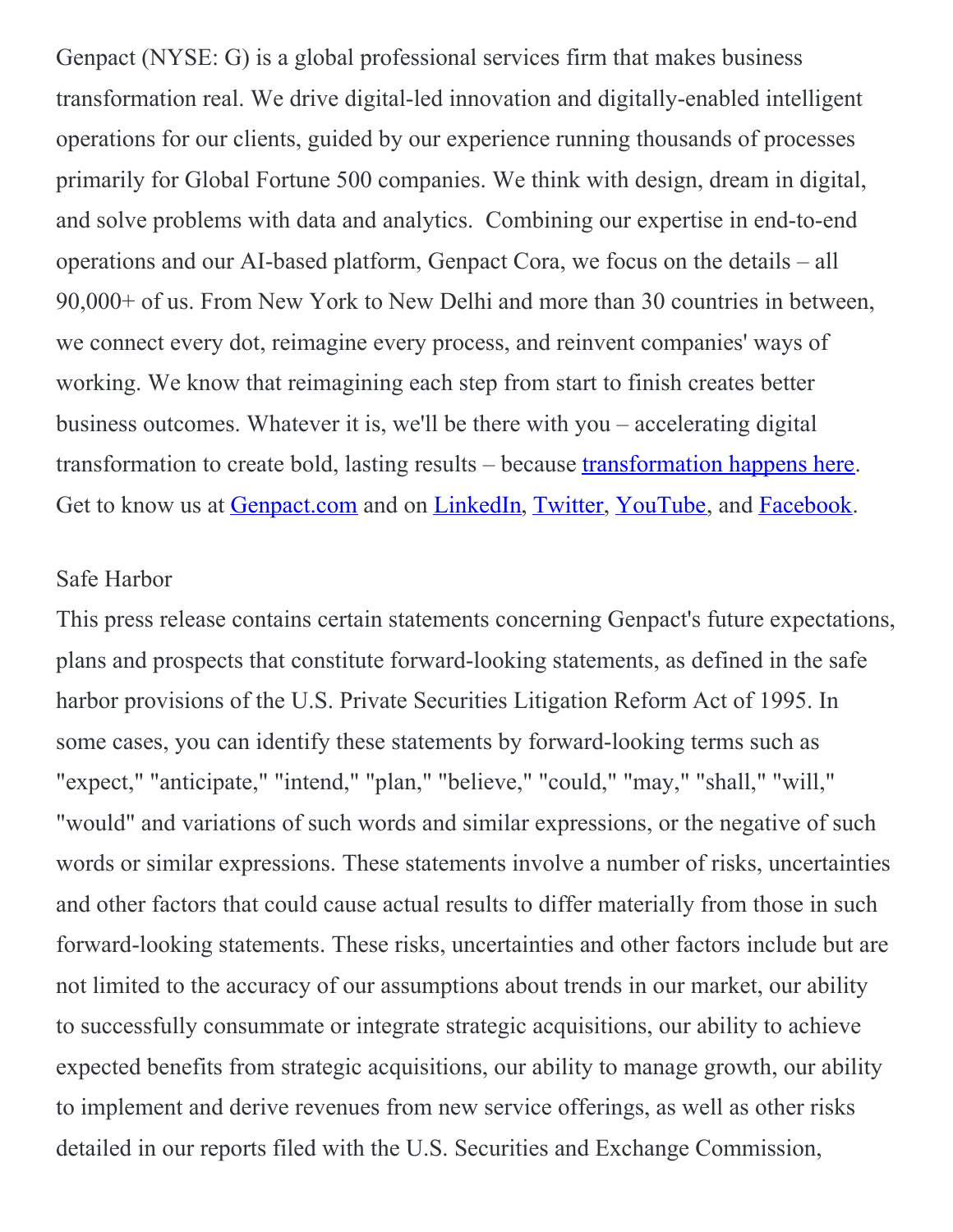including Genpact's Annual Report on Form 10-K. These filings are available at [www.sec.gov.](http://www.sec.gov) Genpact may from time to time make additional written and oral forward-looking statements, including statements contained in our filings with the Securities and Exchange Commission and our reports to shareholders. Although Genpact believes that these forward-looking statements are based on reasonable assumptions, you are cautioned not to put undue reliance on these forward-looking statements, which reflect management's current analysis of future events and should not be relied upon as representing management's expectations or beliefs as of any date subsequent to the time they are made. Genpact undertakes no obligation to update any forward-looking statements that may be made from time to time by or on behalf of Genpact.

## MEDIA CONTACTS:

Michael Schneider

*Genpact Global Communications*

+1 217-260-5041

[Michael.schneider@genpact.com](mailto:Michael.schneider@genpact.com)

Siya Belliappa

*Genpact Media Relations – India*